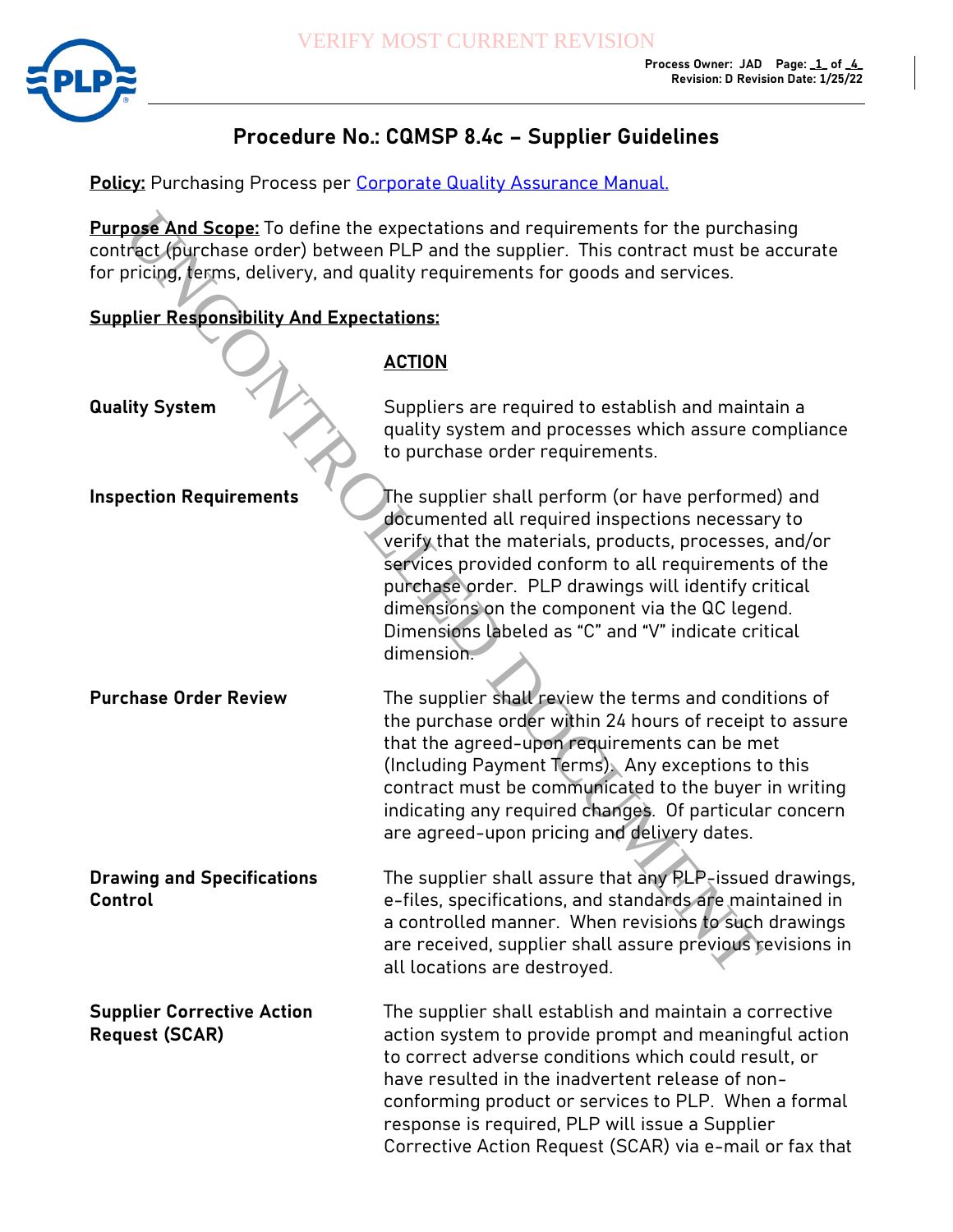

|                                     | is required to be responded to within a maximum of 30<br>days or as otherwise specified.                                                                                                                                                                                                                                                                                                                                                                                                   |
|-------------------------------------|--------------------------------------------------------------------------------------------------------------------------------------------------------------------------------------------------------------------------------------------------------------------------------------------------------------------------------------------------------------------------------------------------------------------------------------------------------------------------------------------|
| <b>Records</b>                      | The supplier shall maintain records and data of all<br>inspection-related activities and material certifications<br>for a minimum of five years after delivery date.                                                                                                                                                                                                                                                                                                                       |
| <b>Final Inspection and Testing</b> | The supplier shall assure that all final inspection and<br>testing have been completed prior to delivery.                                                                                                                                                                                                                                                                                                                                                                                  |
| <b>Non-conforming Material</b>      | Non-conforming material may not be released to PLP<br>without advanced prior approval from PLP through an<br>Advanced MRB. Failure to comply with this<br>requirement may result in parts being returned and/or<br>reflected in your Quality rating score. Submitting<br>requests for material evaluation should be considered<br>the exception and not the rule. The supplier is<br>cautioned that acceptance of non-conforming material<br>may affect the supplier's performance rating. |
|                                     | Supplier can request from the PLP buyer a deviation in<br>advance of shipping, however, PLP reserves the right to<br>accept or reject non-conforming material. Contact the<br>PLP buyer to request the Advanced MRB.                                                                                                                                                                                                                                                                       |
|                                     | If non-conforming material is shipped to PLP and<br>deemed unusable by PLP, supplier may provide<br>replacement material or a credit as determined by the<br>responsible buyer.                                                                                                                                                                                                                                                                                                            |
| <b>Quality Audits</b>               | The supplier's quality system is subject to initial and<br>periodic quality audits to be conducted at PLP's<br>discretion. The purpose of these audits is to evaluate<br>the effectiveness of the supplier's quality system and<br>the supplier's capability of providing conforming<br>materials and/or services to PLP.                                                                                                                                                                  |
| <b>COA/ASN</b>                      | Supplier shall provide a Material Certification or<br>Certificate of Analysis (COA) when either is specified on<br>the purchase order or PLP drawing notes. The supplier<br>must e-mail the Certificate of Compliance (COC) along<br>with the Advanced Shipping Notice (ASN) to the<br>receiving locations e-mail address (ASNCOCALB for<br>Albemarle NC, ASNCOCROG for Rogers AR and<br>ASNCOCCLE for Cleveland OH). Any questions                                                        |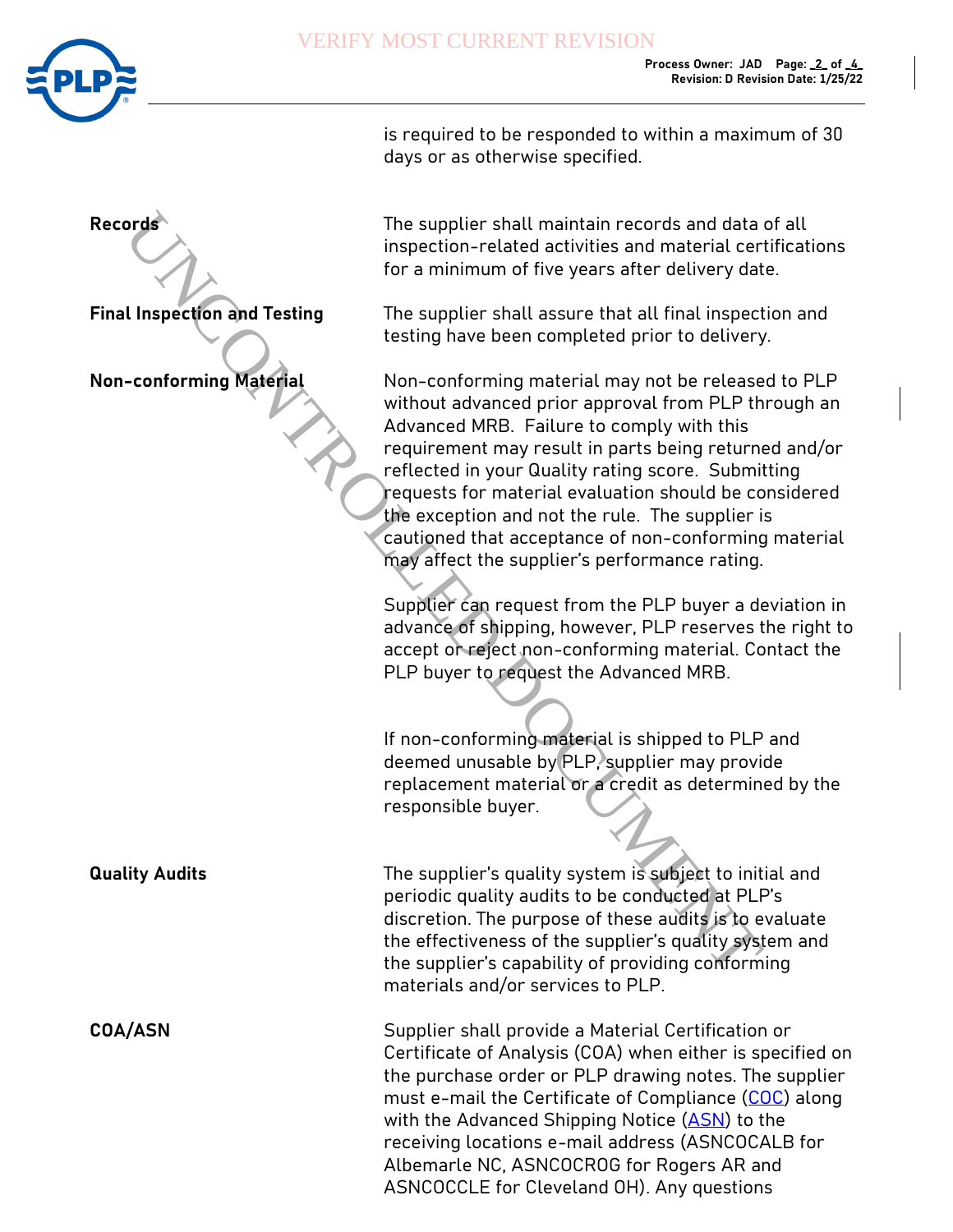

|                                 | regarding this process should be directed to the PLP<br>Buyer prior to shipment. Materials received that are<br>identified as non-conforming will result in a rejection<br>and a MRB (Material Review Board). Failure to comply<br>on a consistent basis may result in a Supplier<br>Corrective Action Request (SCAR).                                                                                                                                                                                               |
|---------------------------------|----------------------------------------------------------------------------------------------------------------------------------------------------------------------------------------------------------------------------------------------------------------------------------------------------------------------------------------------------------------------------------------------------------------------------------------------------------------------------------------------------------------------|
| <b>Delivery Rating</b>          | On-time delivery rating is evaluated by the number of<br>receipts zero days late and less than five business days<br>early divided by the total number of receipts. Delivery<br>of product is expected at the PLP location on the date<br>agreed to in the purchase contract. This is a KPI on<br>your supplier scorecard. Scorecards are generated<br>quarterly for our top suppliers.                                                                                                                              |
| <b>Delivery Due Date</b>        | All references to due date shall be interpreted by the<br>supplier as "At the PLP receiving dock" with all required<br>paperwork. It is the supplier's responsibility to notify<br>the PLP buyer if any order or shipment will be late<br>prior to the order's due date.                                                                                                                                                                                                                                             |
| <b>Quality Rating</b>           | The quality rating is evaluated by the number of parts<br>rejected divided by the number of parts received. For<br>evaluation purposes, if a lot is rejected based on<br>sampling plan criteria the entire lot quantity will be<br>rejected. Our acceptance goal is 100% compliance to<br>quality criteria agreed upon in the purchase contract.<br>This is a KPI on your supplier scorecard.                                                                                                                        |
| <b>Delivery</b>                 | Supplier shall assure that all shipments are prepared<br>and transported in accordance with purchase order<br>requirements (if any are listed). All materials must be<br>clean and free of debris and oils that do not enhance<br>product performance in assembly. All deliveries that<br>are 1/2 truckload and larger, as well as silo shipments,<br>must be scheduled in advance with the receiving<br>department. For all bulk/silo shipments, the driver<br>must provide sample material and certs upon arrival. |
| <b>First Article Inspection</b> | A first article inspection (FAI) or supplier qualification<br>(SQ) must be completed on the initial sample lot<br>delivered of each part/revision combination. The<br>supplier report should include the PLP part number,<br>revision level, purchase order number, and actual<br>values obtained during the measurement of all<br>characteristics identified on the drawing or<br>specification. Production deliveries will not be<br>accepted prior to approval of the first article.                              |